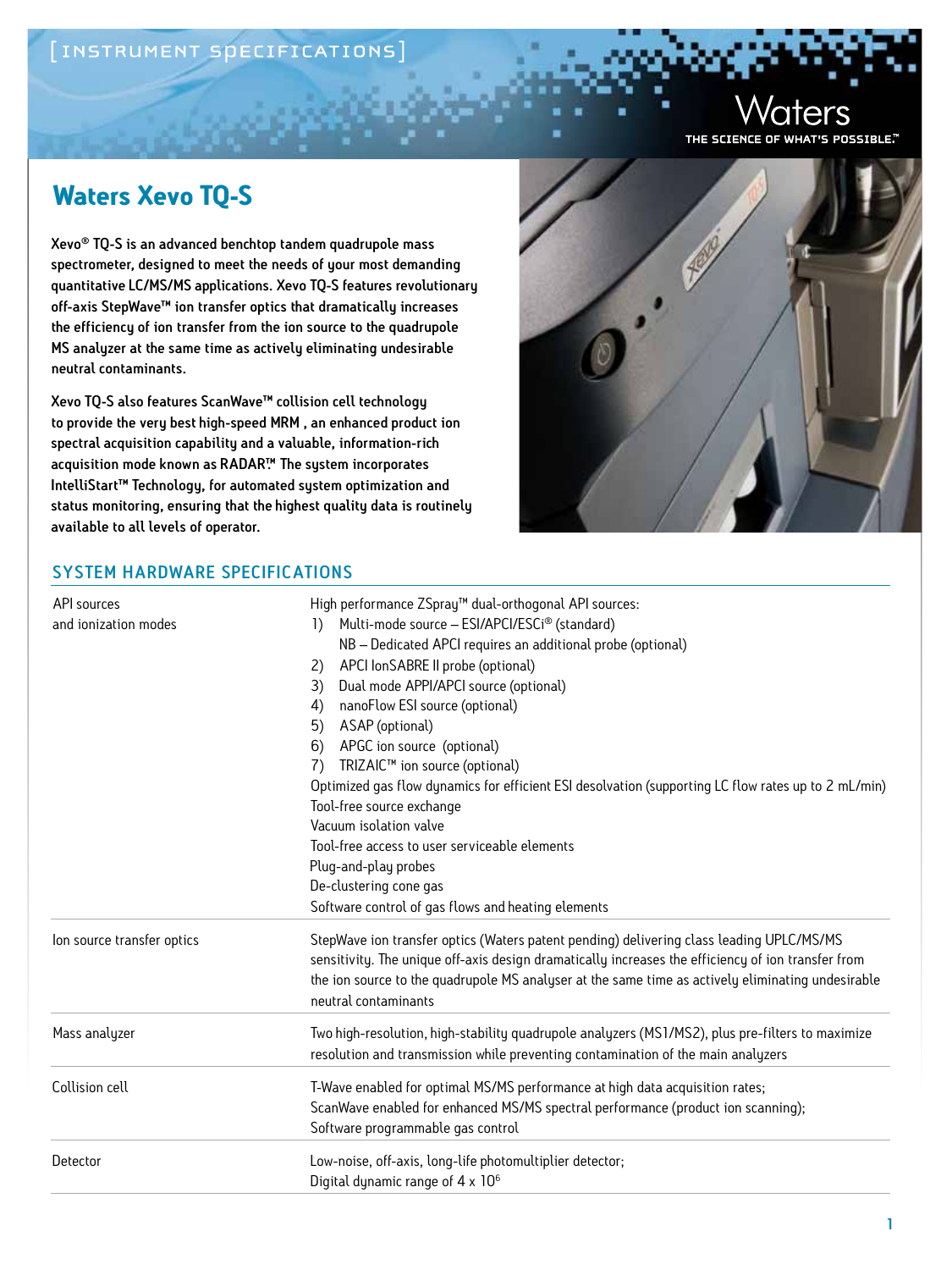| Vacuum system                                                 | Three air-cooled turbomolecular vacuum pumps;<br>Two vacuum backing pumps                                                                                                                                                                                                                                                                                                                                                                                                                                                                                                                                         |
|---------------------------------------------------------------|-------------------------------------------------------------------------------------------------------------------------------------------------------------------------------------------------------------------------------------------------------------------------------------------------------------------------------------------------------------------------------------------------------------------------------------------------------------------------------------------------------------------------------------------------------------------------------------------------------------------|
| <b>Dimensions</b>                                             | 61.0 cm (24.0 in.)<br>Width:<br>70.7 cm (27.8 in.)<br>Height:<br>99.5 cm (39.0 in.)<br>Depth:                                                                                                                                                                                                                                                                                                                                                                                                                                                                                                                     |
| Regulatory approvals<br><b>SYSTEM SOFTWARE SPECIFICATIONS</b> | IVD, CE, and NRTL                                                                                                                                                                                                                                                                                                                                                                                                                                                                                                                                                                                                 |
| Software                                                      | Systems supported on MassLynx™ version 4.1 or later;<br>OpenLynx <sup>™</sup> and TargetLynx <sup>™</sup> Application Managers are included as standard                                                                                                                                                                                                                                                                                                                                                                                                                                                           |
| IntelliStart Technology                                       | System parameter checks and alerts<br>Integrated sample/calibrant delivery system + programmable divert valve<br>Automated mass calibration<br>Automated sample tuning<br>Automated SIR and MRM method development<br>UPLC/MS/MS System Check - automated on-column performance test                                                                                                                                                                                                                                                                                                                              |
| Automated MRM scheduling<br>(acquisition rate assignment)     | Dwell time, inter-channel delay time and inter-scan delay time for individual channels in a Multiple<br>MRM experiment can be automatically assigned (using the Auto-Dwell feature) to ensure that the<br>optimal number of MRM data points per chromatographic peak are acquired. The Auto-Dwell feature<br>dynamically optimizes MRM cycle times to accommodate retention time windows that overlap. This<br>greatly simplifies MRM method creation, irrespective of the number of compounds in a single assay,<br>while at the same time ensuring the very best quantitative performance for every experiment. |
| Automated MRM scheduling<br>(acquisition window assignment)   | Multiple MRM experiments can be scheduled (manually or automatically using the Quanpedia<br>database) using retention time windows to optimize the cycle time for each MRM channel<br>monitored. If required, MRM retention time windows can overlap partially or completely,<br>ensuring that MRM data acquisition rates will be optimal for the quantification of all<br>analytes in a given assay                                                                                                                                                                                                              |

#### PERFORMANCE SPECIFICATIONS

| Acquisition modes                      | Full scan MS<br>Product ion scan (ScanWave enhanced)<br>Precursor ion scan<br>Constant neutral loss scan<br>Selected ion recording (SIR)<br>Multiple reaction monitoring (MRM)                                                                                                                                                                                 |
|----------------------------------------|----------------------------------------------------------------------------------------------------------------------------------------------------------------------------------------------------------------------------------------------------------------------------------------------------------------------------------------------------------------|
| Survey scan modes                      | Full scan MS data acts as an automatic trigger for the collection of ScanWave-enhanced product<br>ion spectra<br>Precursor ion scan data acts as an automatic trigger for the collection of ScanWave-enhanced<br>product ion spectra<br>Constant neutral scan data acts as an automatic trigger for the collection of ScanWave-enhanced<br>product ion spectra |
| Product ion confirmation<br>(PIC) mode | MRM data acts as an automatic trigger for the collection of ScanWave-enhanced product<br>ion spectra                                                                                                                                                                                                                                                           |
| RADAR                                  | An information rich acquisition approach that allows you to collect highly specific quantitative data<br>for target compounds while providing the ability to visualize all other components                                                                                                                                                                    |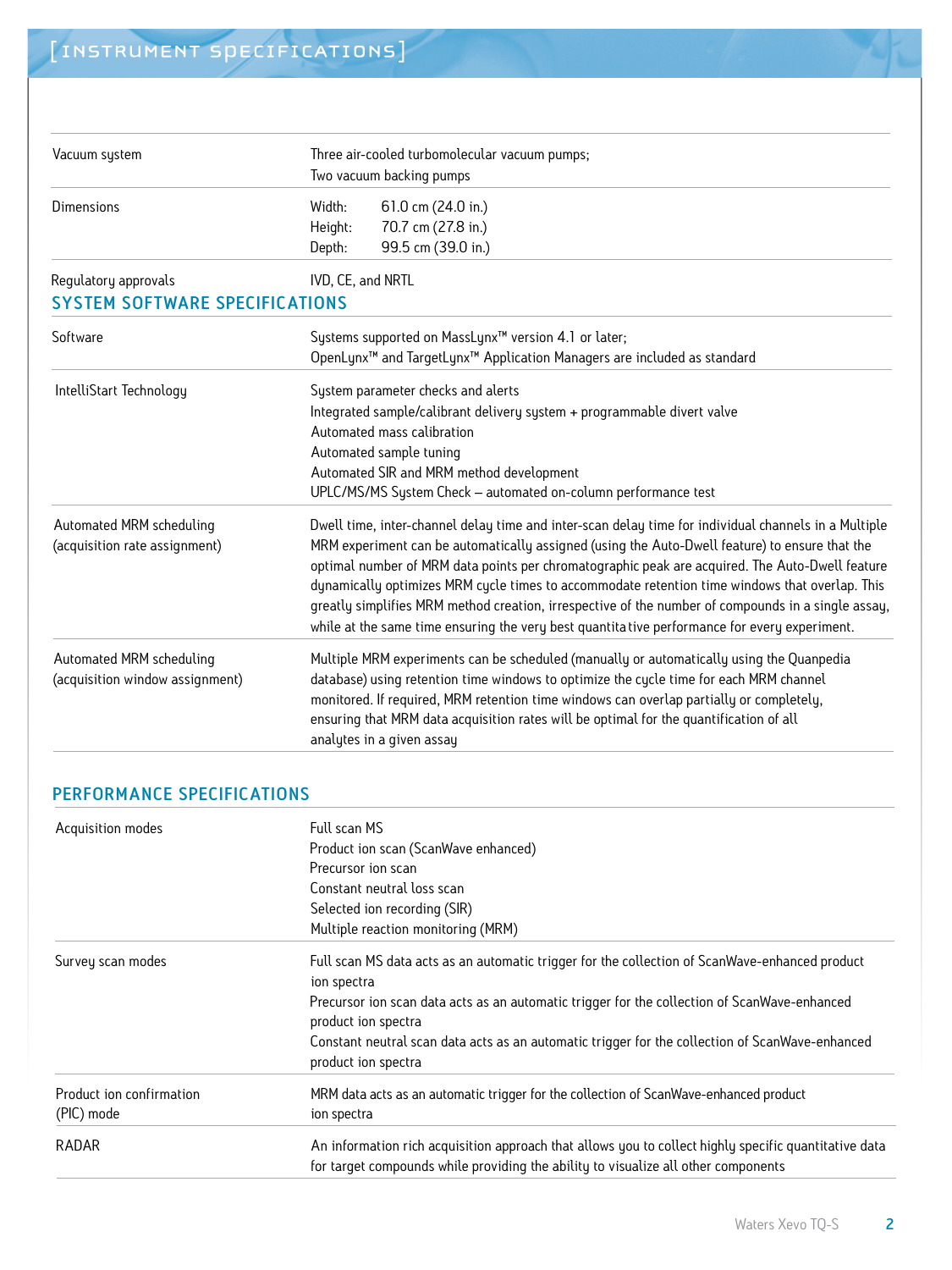| 2 to 2048 m/z                                                                                                                                                                                                                            |
|------------------------------------------------------------------------------------------------------------------------------------------------------------------------------------------------------------------------------------------|
| Up to 10,000 Da/s<br>Examples of achievable acquisition rates:<br>10 scans per second (m/z 50 to 1000)<br>20 scans per second (m/z 50 to 500)                                                                                            |
| Mass assignment will be within +/- 0.05 Da over a 24 hour period (the instrument must be operated<br>in conformance with the laboratory environmental guidelines given in the Xevo TQ-S site<br>preparation guide)                       |
| The linearity of response relative to sample concentration, for a specified compound, is five orders<br>of magnitude from the limit of detection                                                                                         |
| 20 ms to switch between positive and negative ion modes                                                                                                                                                                                  |
| 3 ms                                                                                                                                                                                                                                     |
| 20 ms to switch between ESI and APCI                                                                                                                                                                                                     |
| Maximum acquisition rate of 250 MRM data points per second;<br>Minimum dwell time of 1 ms per MRM channel;<br>Minimum inter-channel delay of 3 ms                                                                                        |
| The inter-channel cross talk between two MRM transitions, acquired using an MRM dwell time of<br>1 ms and an inter-channel delay time of 3 ms, is less than 0.01%                                                                        |
| Up to 16,384 MRM channels (512 functions, 32 channels per function) can be monitored in a<br>single acquisition; up to 8,000 MRM channels when operating in GLP/secure mode (250 functions,<br>32 channels per function)                 |
| Automatically adjusted (IntelliStart) to desired resolution;<br>The valley between the $m/z$ 2034.63 and $m/z$ 2035.63 peaks is $\langle$ 12% of the<br>average height of the two peaks                                                  |
| A 50 fg on-column injection of reserpine will give a chromatographic signal-to-noise greater<br>than 3,000:1 (Gradient separation, LC mobile phase flow rate of 0.8 mL/min, MRM transition<br>$m/z$ 609 > 195)                           |
| A 1 pg on-column injection of chloramphenicol will give a chromatographic signal-to-noise<br>greater than 3,000:1 (Gradient separation, LC mobile phase flow rate of 0.8 mL/min, MRM<br>transition $m/z$ 321 > 152)                      |
| $A$ 1 pg on-column injection of of 17- $\alpha$ -hydroxyprogesterone will give a chromatographic<br>signal-to-noise greater than 100:1 (Gradient separation, LC mobile phase flow rate of 0.8 mL/min,<br>MRM transition $m/z$ 331 > 109) |
|                                                                                                                                                                                                                                          |

It should be noted that the above are not standard installation specifications. All Xevo TQ-S instruments will be installed and tested in accordance with standard performance tests as detailed in Waters document (715002460, Xevo TQ-S Installation Checklist). Performance specifications given in this document and installation test criteria are routinely reviewed to ensure quality is maintained and are therefore subject to change without notice. See Site Preparation Guide and Product Release Notes for additional product and specification information.